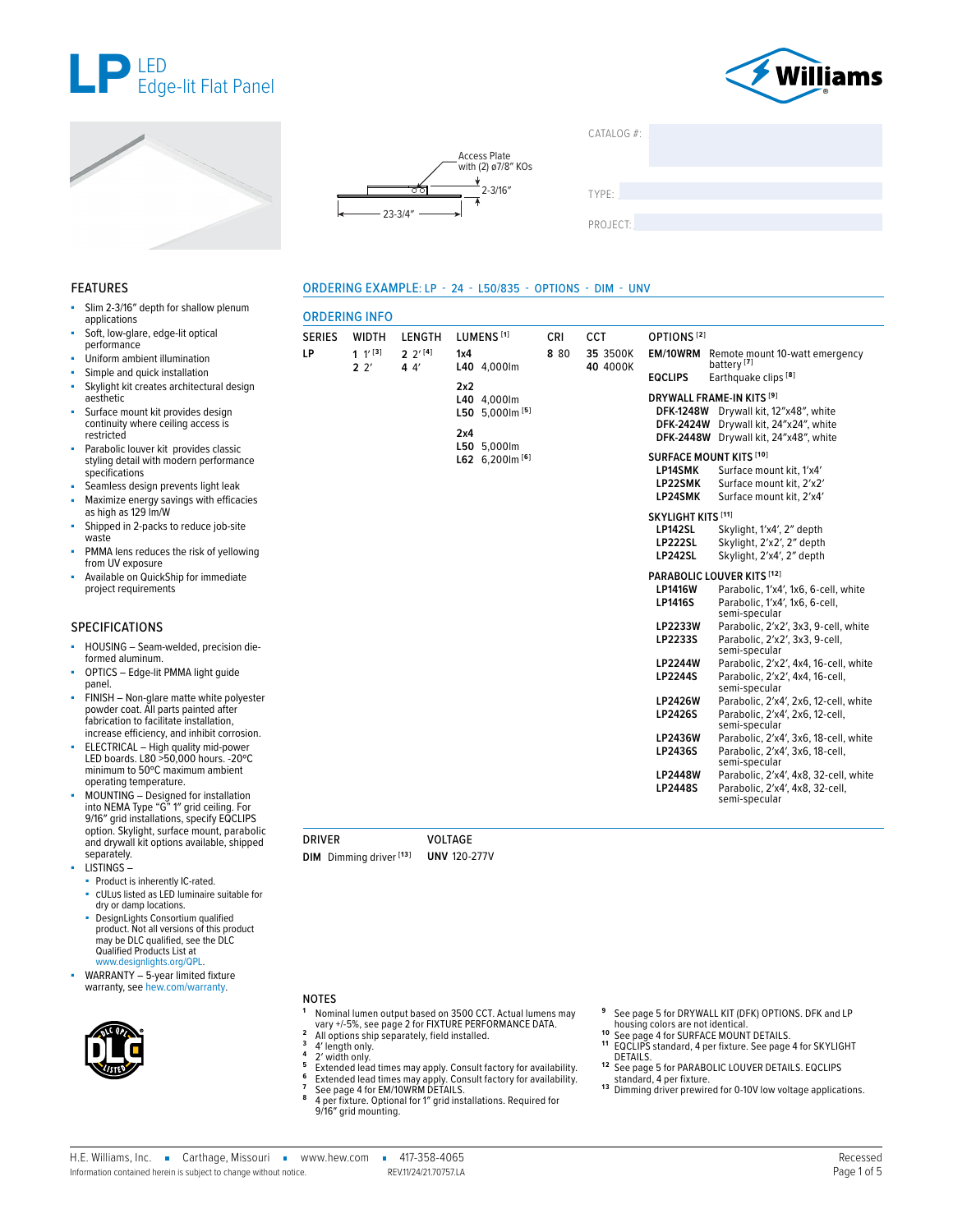

## <span id="page-1-0"></span>FIXTURE PERFORMANCE DATA

|                |     | LED PACKAGE DELIVERED LUMENS WATTAGE EFFICACY (Im/W) |      |       |
|----------------|-----|------------------------------------------------------|------|-------|
| $\overline{1}$ | L40 | 4029                                                 | 39.7 | 101.5 |
| 2x2            | L40 | 4155                                                 | 39.2 | 106.0 |
|                | L50 | 4965                                                 | 39.9 | 124.4 |
| 2x4            | L50 | 4906                                                 | 48.1 | 102.0 |
|                | 162 | 6115                                                 | 47.3 | 129.3 |

 $\Box$ 

# MULTIPLIER TABLE

| <b>COLOR TEMPERATURE</b> |                                    |  |
|--------------------------|------------------------------------|--|
| CCT                      | <b>CONVERSION</b><br><b>FACTOR</b> |  |
| 3500K                    | 1 00                               |  |
| 4000K                    | 103                                |  |

- 
- Photometrics tested in accordance<br>with IESNA LM-79, Results shown<br>are based on 25°C ambient<br>temperature.<br>Wattage shown is average for 120V<br>through 277V input.<br>Facults based on 3500K, 80 CRI,<br>actual lumens may vary +/-5%<br>
	-

#### STANDARD PARABOLIC LOUVER OPTION **LED PACKAGE CELL COMBINATION DELIVERED LUMENS WATTAGE EFFICACY (lm/W) LOUVER FINISH LOUVER FINISH WHITE SEMI-SPEC WHITE SEMI-SPEC 1x4** L40 1x6 3561 3349 39.7 89.7 84.4 **2x2** L40 3x3 <sup>3495</sup> <sup>3218</sup> 39.2 89.2 82.1 4x4 3304 2974 39.2 84.3 75.9 L50 3x3 <sup>4176</sup> <sup>3845</sup> 39.9 104.7 96.4 4x4 | 3952 | 3557 | 39.9 | 99.0 | 89.1 **2x4** L50 2x6 | 4032 | 3758 | 48.1 | 83.8 | 78.1 3x6 3922 3604 48.1 81.5 74.9 4x8 3674 3301 48.1 76.4 68.6 L62 2x6 5025 4684 47.3 106.2 99.0 3x6 4888 4492 47.3 103.3 95.0 4x8 | 4579 | 4114 | 47.3 | 96.8 | 87.0

#### PHOTOMETRY

**LP-14-L40/835-DIM-UNV** Total Luminaire Output: 4029 lumens; 39.7 Watts | Efficacy: 101.5 lm/W



|                          | <b>VERTICAL ANGLE</b> | <b>HORIZONTAL ANGLE</b> |      |            | <b>ZONAL LUMENS</b> |
|--------------------------|-----------------------|-------------------------|------|------------|---------------------|
|                          |                       | 0°                      | 45°  | $90^\circ$ |                     |
|                          | 0                     | 1432                    | 1432 | 1432       |                     |
|                          | 5                     | 1433                    | 1433 | 1433       | 136                 |
| CANDLEPOWER DISTRIBUTION | 15                    | 1379                    | 1381 | 1384       | 388                 |
|                          | 25                    | 1271                    | 1278 | 1282       | 584                 |
|                          | 35                    | 1101                    | 1107 | 1114       | 695                 |
|                          | 45                    | 938                     | 948  | 951        | 727                 |
|                          | 55                    | 719                     | 720  | 725        | 646                 |
|                          | 65                    | 504                     | 504  | 501        | 492                 |
|                          | 75                    | 261                     | 255  | 257        | 278                 |
|                          | 85                    | 73                      | 70   | 67         | 83                  |
|                          | 90                    | 5                       | 6    | 5          |                     |

| LUMEN SUMMARY | <b>ZONE</b> | <b>LUMENS</b> | % FIXTURE |
|---------------|-------------|---------------|-----------|
|               | $0 - 30$    | 1108          | 28        |
|               | $0 - 40$    | 1803          | 45        |
|               | $0 - 60$    | 3175          | 79        |
|               | 0 - 90      | 4029          | 100       |
|               | $0 - 180$   | 4029          | 100       |

**LP-22-L40/835-DIM-UNV** Total Luminaire Output: 4155 lumens; 39.2 Watts | Efficacy: 106.0 lm/W



|                          | <b>VERTICAL ANGLE</b> | <b>HORIZONTAL ANGLE</b> |      |            | <b>ZONAL LUMENS</b> |
|--------------------------|-----------------------|-------------------------|------|------------|---------------------|
|                          |                       | 0°                      | 45°  | $90^\circ$ |                     |
|                          | 0                     | 1463                    | 1463 | 1463       |                     |
| CANDLEPOWER DISTRIBUTION | 5                     | 1464                    | 1457 | 1453       | 139                 |
|                          | 15                    | 1415                    | 1406 | 1403       | 397                 |
|                          | 25                    | 1317                    | 1310 | 1308       | 604                 |
|                          | 35                    | 1168                    | 1163 | 1162       | 729                 |
|                          | 45                    | 987                     | 977  | 980        | 756                 |
|                          | 55                    | 764                     | 753  | 758        | 676                 |
|                          | 65                    | 517                     | 514  | 507        | 507                 |
|                          | 75                    | 270                     | 262  | 261        | 280                 |
|                          | 85                    | 53                      | 47   | 48         | 67                  |
|                          | 90                    | 0                       |      |            |                     |

| LUMEN SUMMARY | <b>ZONE</b> | <b>LUMENS</b> | % FIXTURE |
|---------------|-------------|---------------|-----------|
|               | $0 - 30$    | 1140          | 27        |
|               | 0 - 40      | 1868          | 45        |
|               | $0 - 60$    | 3301          | 79        |
|               | 0 - 90      | 4155          | 100       |
|               | $-180$      | 4155          | 100       |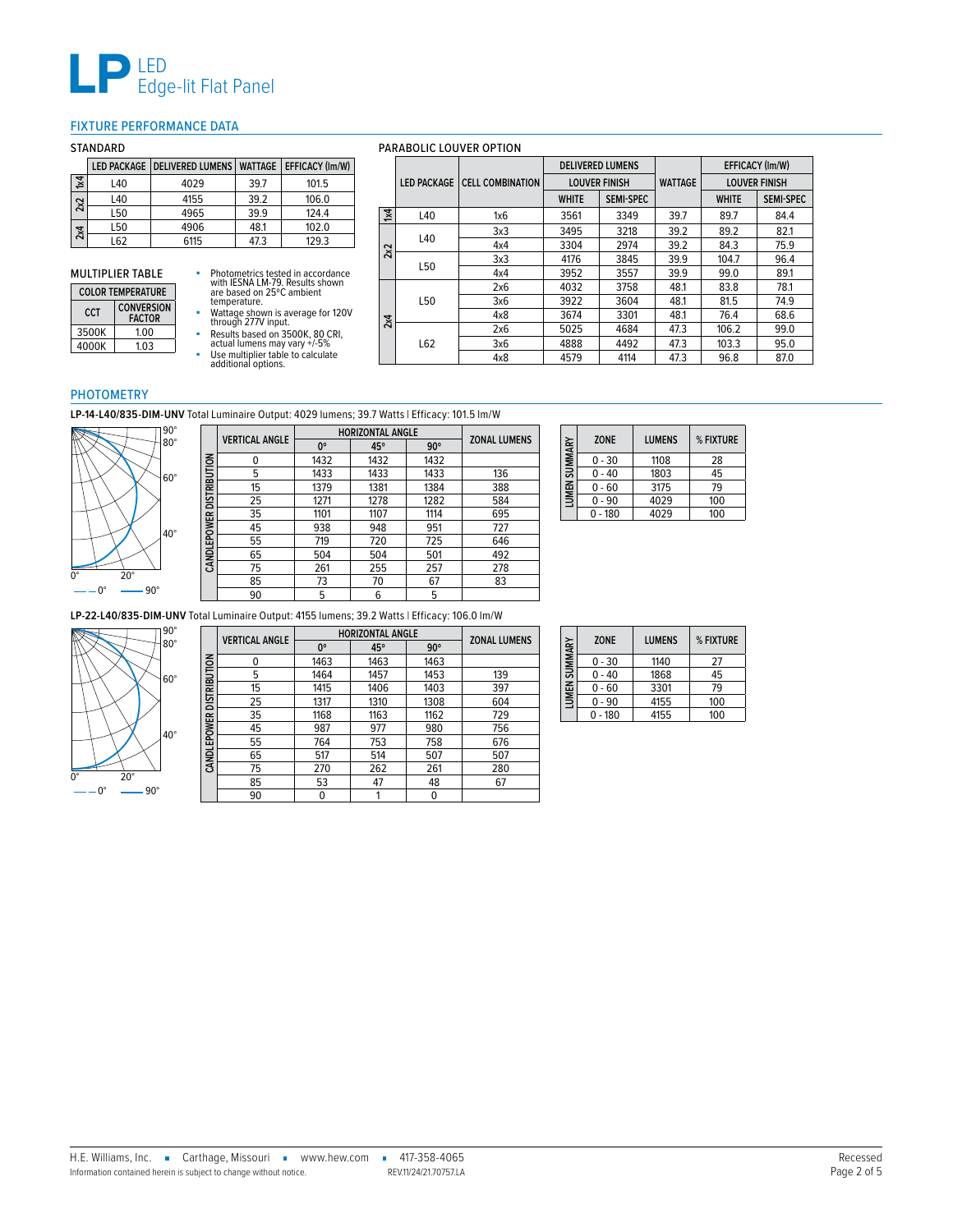

# **LP-24-L50/835-DIM-UNV** Total Luminaire Output: 4906 lumens; 48.1 Watts | Efficacy: 102.0 lm/W



|                           | <b>VERTICAL ANGLE</b> | <b>HORIZONTAL ANGLE</b> |      |            |                     |
|---------------------------|-----------------------|-------------------------|------|------------|---------------------|
|                           |                       | 0°                      | 45°  | $90^\circ$ | <b>ZONAL LUMENS</b> |
|                           | n                     | 1732                    | 1732 | 1732       |                     |
|                           | 5                     | 1727                    | 1724 | 1724       | 164                 |
| CAND LEPOWER DISTRIBUTION | 15                    | 1645                    | 1648 | 1653       | 467                 |
|                           | 25                    | 1530                    | 1539 | 1548       | 707                 |
|                           | 35                    | 1324                    | 1338 | 1355       | 842                 |
|                           | 45                    | 1153                    | 1170 | 1187       | 894                 |
|                           | 55                    | 879                     | 891  | 903        | 794                 |
|                           | 65                    | 615                     | 619  | 625        | 605                 |
|                           | 75                    | 315                     | 313  | 313        | 336                 |
|                           | 85                    | 88                      | 85   | 83         | 97                  |
|                           | 90                    |                         | 5    | 5          |                     |

| SUMMARY | <b>ZONE</b> | <b>LUMENS</b> | % FIXTURE |
|---------|-------------|---------------|-----------|
|         | $0 - 30$    | 1338          | 27        |
|         | $0 - 40$    | 2180          | 44        |
| LUMEN:  | $0 - 60$    | 3868          | 79        |
|         | $0 - 90$    | 4906          | 100       |
|         | $-180$      | 4906          | 100       |

**LP-24-L62/835-LP2436S-DIM** Report #: 13374551; 06/12/20 | Total Luminaire Output: 4492 lumens; 46.8 Watts | Efficacy: 95.8 lm/W



|                                 | <b>VERTICAL ANGLE</b> | <b>HORIZONTAL ANGLE</b> |      |            | <b>ZONAL LUMENS</b> |
|---------------------------------|-----------------------|-------------------------|------|------------|---------------------|
|                                 |                       | $0^{\circ}$             | 45°  | $90^\circ$ |                     |
| <b>CANDLEPOWER DISTRIBUTION</b> | 0                     | 1953                    | 1953 | 1953       |                     |
|                                 | 5                     | 1941                    | 1939 | 1940       | 137                 |
|                                 | 15                    | 1839                    | 1828 | 1835       | 296                 |
|                                 | 25                    | 1690                    | 1650 | 1688       | 409                 |
|                                 | 35                    | 1484                    | 1425 | 1475       | 461                 |
|                                 | 45                    | 1224                    | 1153 | 1209       | 444                 |
|                                 | 55                    | 903                     | 815  | 875        | 344                 |
|                                 | 65                    | 429                     | 383  | 367        | 132                 |
|                                 | 75                    | 56                      | 55   | 56         | 20                  |
|                                 | 85                    | 10                      | 9    | 11         | 3                   |
|                                 | 90                    |                         | 2    | 2          |                     |
|                                 |                       |                         |      |            |                     |

| LUMEN SUMMARY | <b>ZONE</b> | <b>LUMENS</b> | % FIXTURE |
|---------------|-------------|---------------|-----------|
|               | $0 - 40$    | 2374          | 53        |
|               | $0 - 60$    | 4028          | 90        |
|               | $0 - 90$    | 4492          | 100       |
|               | $90 - 180$  |               |           |

# RECESSED DETAILS

# BACKVIEW







### SIDE VIEW





 $2 - \frac{\sqrt{2}}{4}$ Access Plate with (2) ø7/8″ KOs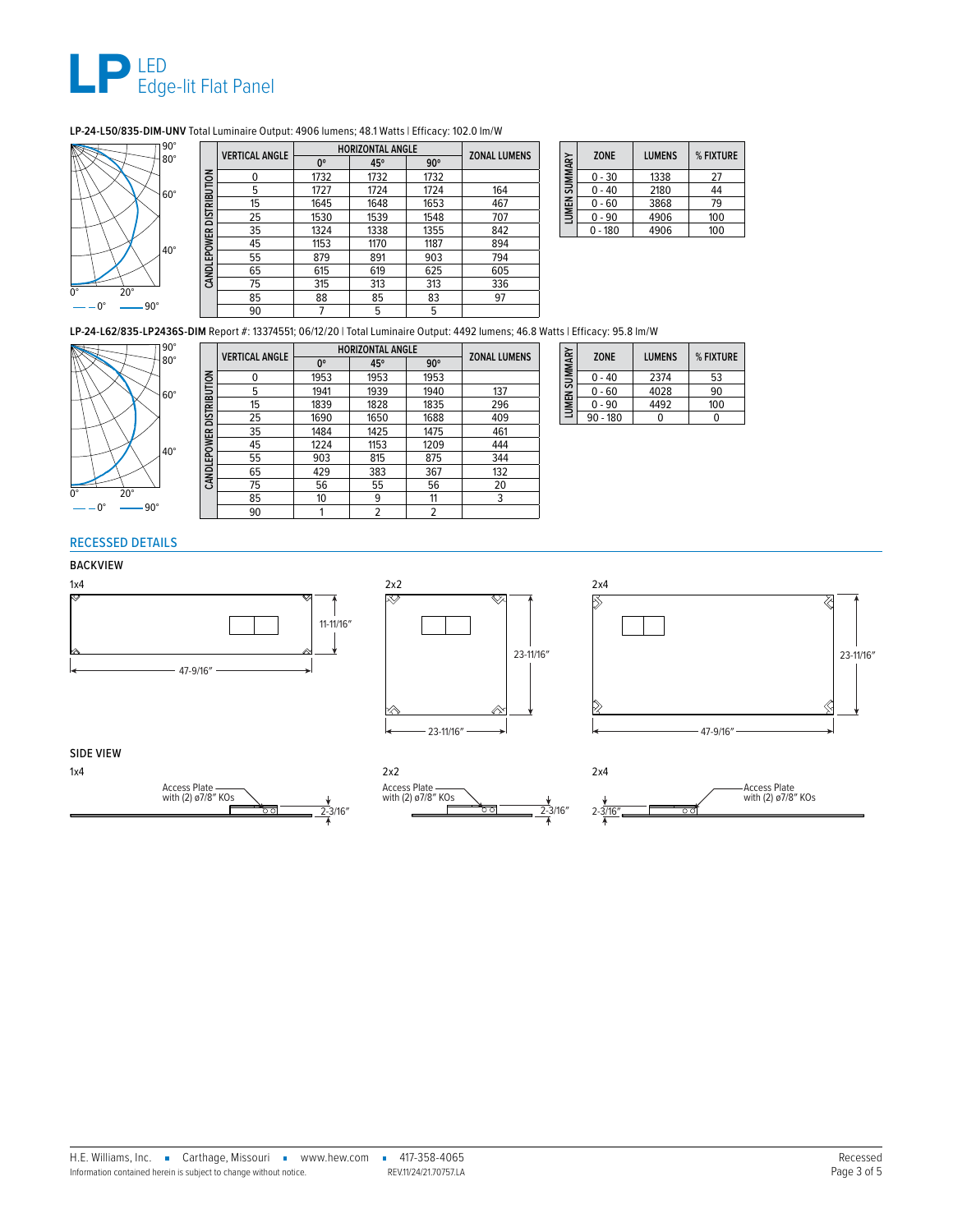

# <span id="page-3-0"></span>EM/10WRM DETAILS



# <span id="page-3-1"></span>SURFACE MOUNT DETAILS



2x2 Shown







<span id="page-3-2"></span>SKYLIGHT DETAILS





2x2 Shown